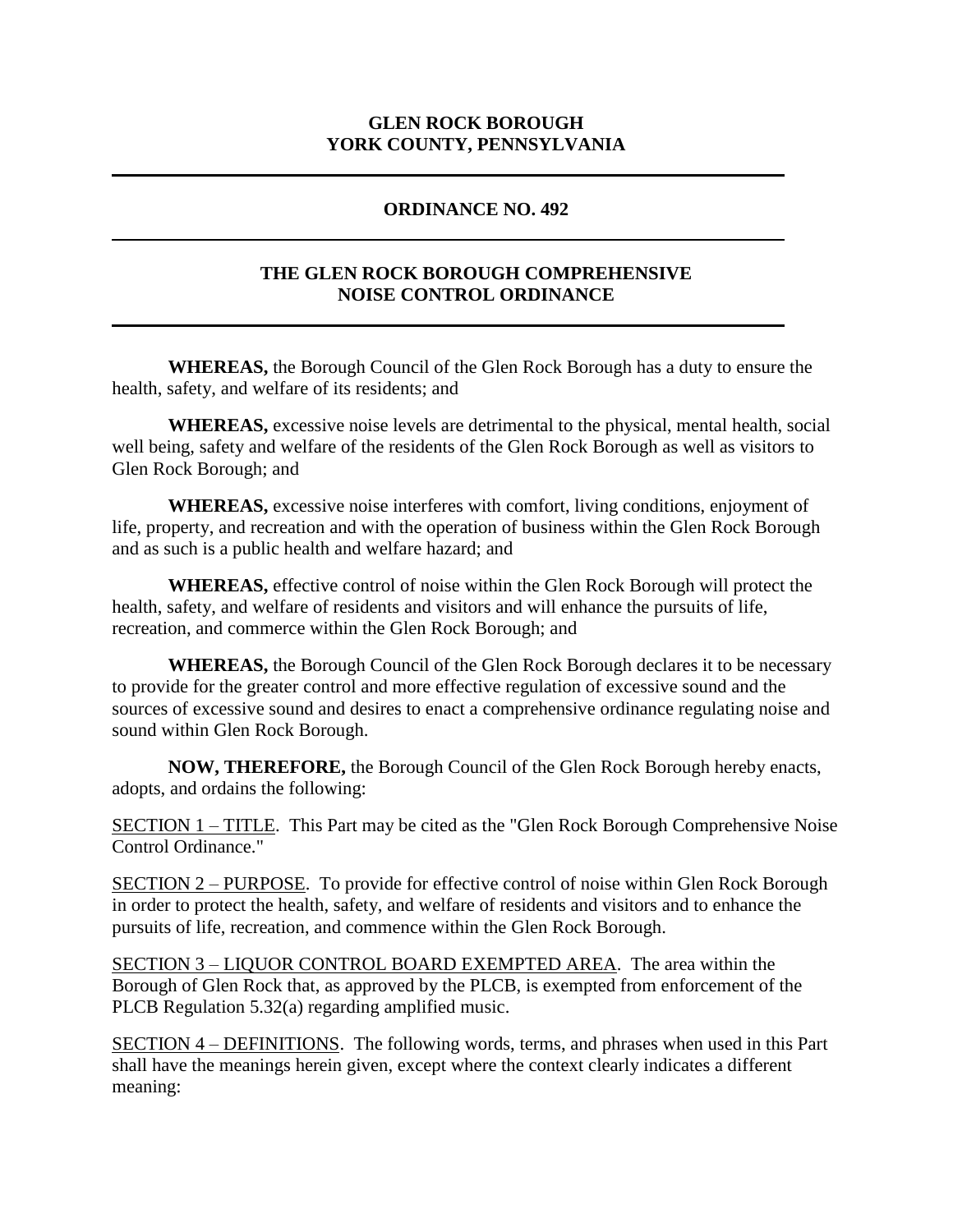BOROUGH – Glen Rock Borough, York County, Pennsylvania.

CONSTRUCTION OPERATIONS – The erection, repair, renovation, demolition or removal of any building, facility, street, road, bridge or other structures using equipment, tools, machinery and/or the excavation, filling, grading and regulation of lots, streets and other structures in connection therewith.

EMERGENCY – Any occurrence or set of circumstances involving actual or imminent physical trauma or property damage.

EMERGENCY WORK – Any work performed for the purpose of preventing or alleviating the physical trauma or property damage threatened or caused by an emergency.

ENGINE BRAKE RETARDER – An engine-retarding device, or any retarding device or system that brakes on the engine rather than on the wheels as a means of slowing or stopping a gasoline-powered or diesel-powered motor vehicle.

MOTORCYCLE – A motor vehicle having a seat or saddle for the use of the rider and designed to travel on not more than three wheels in contact with the ground.

MOTOR VEHICLE – A vehicle that is self-propelled except an electric personal assistive mobility device or a vehicle that is propelled solely by human power.

MUFFLER or SOUND-DISSIPATIVE DEVICE – A device designed or used for decreasing or abating the level of sound escaping from an engine or machinery system.

NOISE – Any sound emitted by a person, animal, or noise-creating device.

NOISE-CREATING DEVICE – Any electrical, mechanical, or chemical device or instrument, or combination thereof, that creates noise during its operation by a person.

NOISE DISTURBANCE – In addition to the specific noise disturbances set forth herein, any sound that is:

(1) Unpleasant, annoying, offensive, loud, or obnoxious to a reasonable person of normal sensibilities; or

(2) Unusual for the time of day or location where it is produced or heard; or

(3) Detrimental to or injurious to the health, comfort, or safety of persons or animals or to the reasonable enjoyment of property or the lawful conduct of business because of the loudness, duration, or character of the noise; or

(4) Endangers or injures personal or real property; or

(5) Is in violation of any other section of this or other Ordinance, statute, or applicable regulation.

NON RESIDENTIAL AREA – All areas of Glen Rock Borough excluding residential areas and the PLCB exempted area(s). The area zoned Commercial Industrial shall be included in a non-residential area for the purposes of this Ordinance.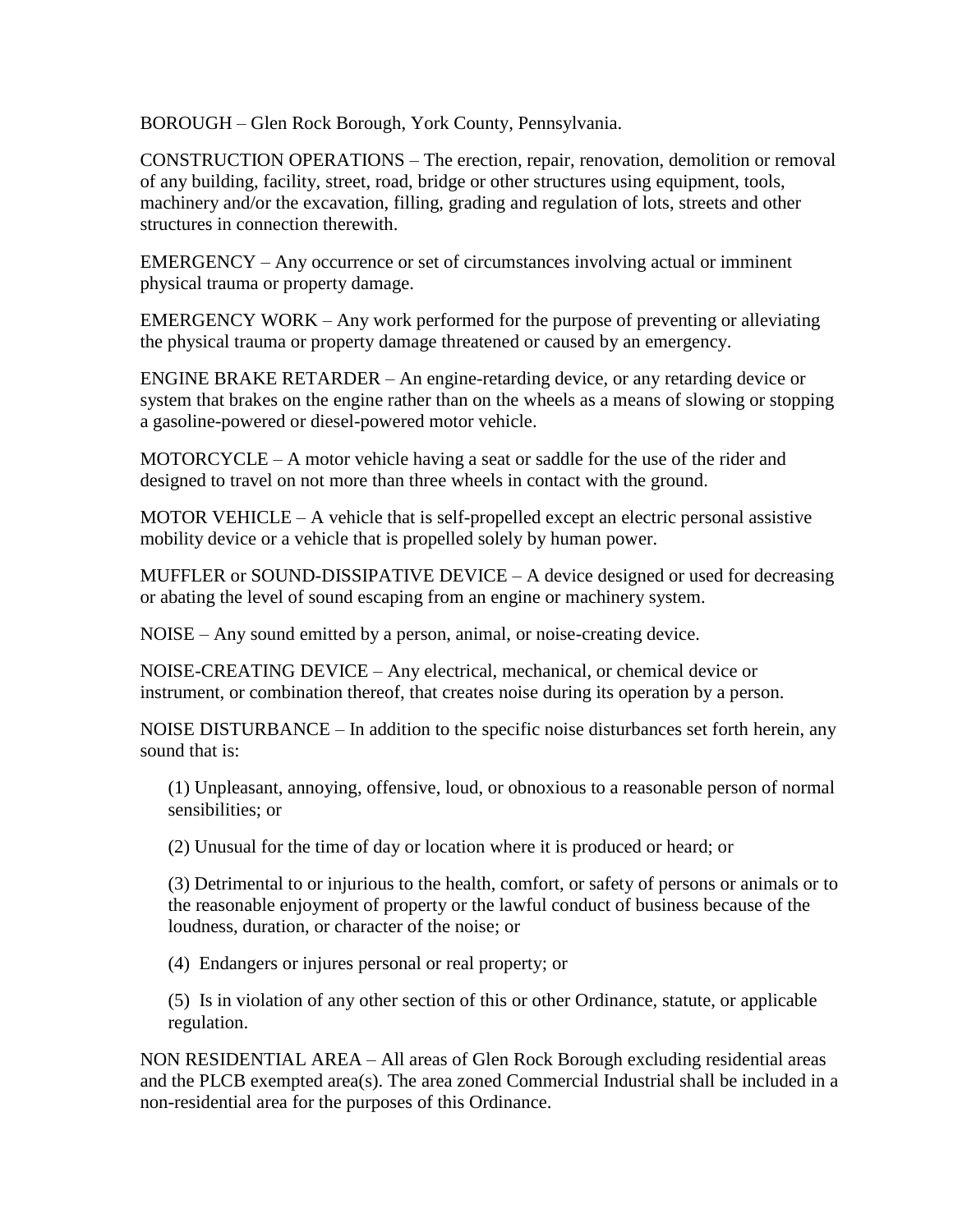OPERATION – Actual control by a person.

PERSON – Any individual, partnership, limited partnership, limited liability partnership, limited liability company, association, firm, corporation, or any other legally recognized entity. Whenever used in any provision prescribing and imposing a penalty, "person" includes the individual members, partners, officers and managers of any legally recognized entity.

POLICE – The Police Department employed or contracted by Glen Rock Borough, or any properly authorized member or officer thereof in any other law enforcement agency having jurisdiction within Glen Rock Borough.

POWERED MODEL VEHICLE – Any self-propelled airborne, waterborne or land borne plane, vessel or vehicle which is not designed to carry persons, including but not limited to any model airplane, boat, car or rocket.

PROPERTY LINE (BOUNDARY) – An imaginary line drawn through the points of contact of adjoining lands, apartments, condominiums, townhouses and duplexes owned, rented or leased by different persons; a demarcation or a line of separate properties; and also, for any two or more buildings sharing common grounds, the line drawn midway between any two such buildings. All areas devoted to public rights-of-way shall be deemed to be across the property line. As used herein, the property line includes all points on a plane formed by projecting the property line in a manner deemed appropriate by the enforcing police.

PUBLIC – Affecting, or likely to affect, persons in a place to which the public or a substantial group has access.

PUBLIC STREET – Property to which the public has a legal right of access, including but not limited to streets, alley, public sidewalks, public parks, or similar place which is either owned or controlled by Glen Rock Borough for the benefit and use of the public, but not including buildings.

PUBLIC SPACE – Any real property or structures thereon which are either owned or controlled by Glen Rock Borough for the benefit and use of the public.

REAL PROPERTY – All land, whether publicly or privately owned, whether improved or not improved, with or without structures, exclusive of any areas devoted to public rights-ofway.

REDUCED NOISE FACILITY – Any hospital, nursing home, day-care facility located within the Borough of Glen Rock.

RESIDENTIAL AREA – Any area within a residential zone as codified in the Glen Rock Borough Zoning Ordinance or Zoning Map and which are currently identified as Residential Suburban and Residential Urban.

SOUND – An auditory sensation evoked by the oscillation of air pressure.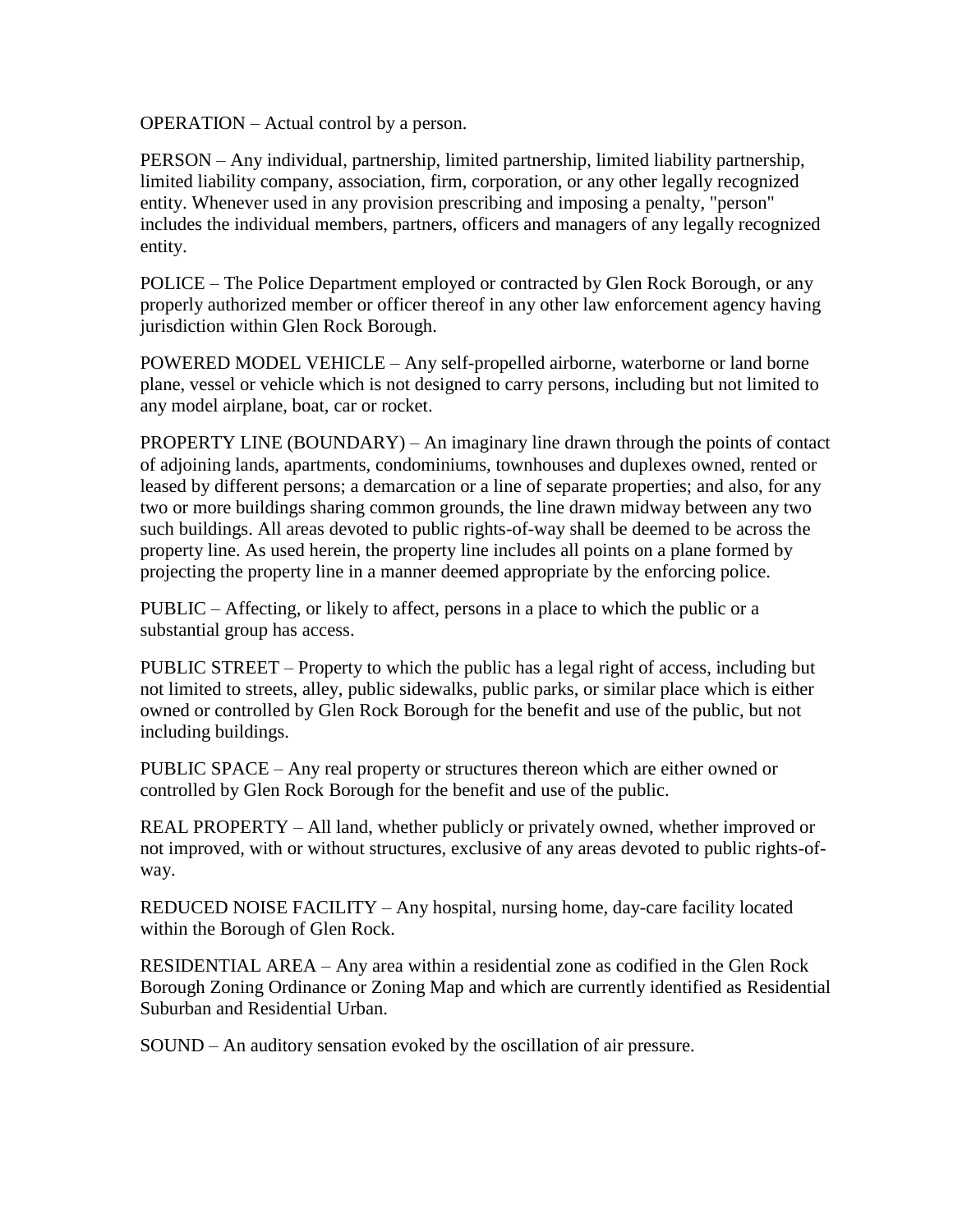TAMPERING – The removal or rendering inoperative by any person other than for purposes of maintenance, repair or replacement of any muffler or sound-dissipative device or element of design of any motor vehicle or motorcycle.

TRUCK – A motor vehicle designed primarily for the transportation of property.

VEHICLE – Every device in, upon or by which any person or property is or may be transported or drawn upon a highway, except devices used exclusively upon rails or tracks. The term does not include a self-propelled wheel chair or an electrical mobility device operated by and designed for the exclusive use of a person with a mobility-related disability.

VEHICLE CODE – The Vehicle Code of the Commonwealth of Pennsylvania (75 Pa. C.S.A. § 101 et seq.) as is hereafter amended, supplemented, modified, or reenacted by the General Assembly of the Commonwealth of Pennsylvania.

VILLAGE CENTER – An area zoned for commercial and residential use by the Borough of Glen Rock and identified by the Zoning Map as such.

# SECTION 5 – PROHIBITED ACTS.

A. Noise disturbance.

No person shall make, continue or cause to be made, or cause to be continued, any noise disturbance by any means, nor shall any person suffer, allow or permit any noise disturbance, by any means, to be made or continued from or at any property, whether public or private, real or personal, that is subject to such person's right to control.

B. Specific prohibitions. The following acts and the causing thereof are declared to be noise disturbances and are, therefore, in violation of this Part:

(1) Radios, televisions, musical instruments, CD player, stereo and similar devices. Operating, playing or permitting the operation or playing of any radio or audio equipment (including when the noise-creating device is operated in or on a vehicle, or hand carried, on a public right-of-way or public space), sound amplifier, loudspeaker, television, musical instrument, or similar device designed or used in a manner that intends to produce, reproduce or amplify sound in such a manner:

(a) At any time and in such a manner as to cause a noise disturbance in a Residential Suburban or Residential Urban area in such manner as to be plainly audible across a property line (boundary) and at a distance of fifty (50') feet from the source, shall be prima facie evidence of a violation of this Ordinance not otherwise exempted herein.

(b) At any time and in such manner as to create a noise disturbance with louder volume than is necessary for convenient hearing by the person that is operating such device and for those that are voluntary listeners thereto, in the Village Center and Commercial/Industrial zoned areas not otherwise exempted herein.

(2) The use of any drum, loud speaker, or other instrument or device for the purpose of attracting attention to the sale or display of merchandise of a commercial character.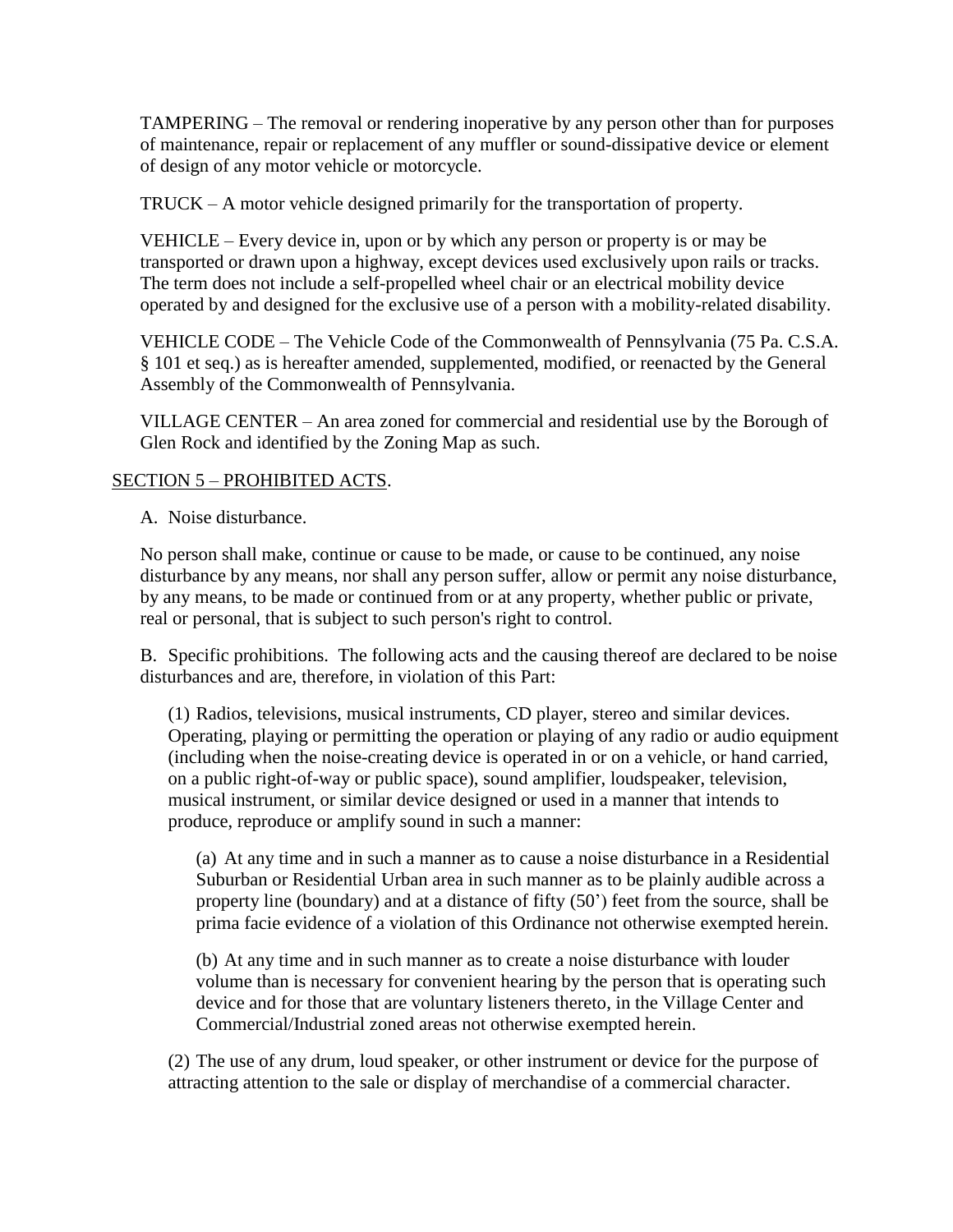(a) At any time and in such a manner as to cause a noise disturbance across a property line (boundary) in such manner as to be plainly audible and at a distance of fifty (50') feet from the source, shall be prima facie evidence of a violation of this Ordinance.

(b) In such a manner as to cause a noise disturbance across a property line (boundary) and at fifty (50') feet from the source of such noise-creating device, when the noisecreating device is operated in or on a vehicle, or hand carried, or fixed at a location at or near a public right-of-way or public space.

(3) Yelling or shouting. Engaging in loud or raucous yelling, shouting, hooting, whistling or singing:

(a) On public rights-of-way or public spaces between the hours of 10:00 p.m., and 7:00 a.m.; or

(b) At any time or place in such a manner as to cause a noise disturbance across a property line (boundary).

(4) Construction. Except for emergency work, operating or permitting the operation of any tools or equipment used in construction operations, drilling or demolition work between the hours of 10:00 p.m., and 7:00 a.m., such that the sound therefrom creates a noise disturbance across a property line (boundary). The provisions of this section do not apply to any person who performs any construction, repair, or excavation pursuant to the express written permission of the Borough.

(5) Domestic power tools. Operating or permitting the operation of any mechanically powered saw, drill, sander, grinder, lawn or garden tool, leaf blowers, lawn mowers or other powered landscape maintenance equipment or similar device used outdoors between the hours of 10:00 p.m., and 7:00 a.m., so as to cause a noise disturbance across a property line (boundary).

(6) Loading and unloading. Loading, unloading, opening, closing or other handling of boxes, crates containers, building materials, garbage cans or similar objects between the hours of 10:00 p.m., and 7:00 a.m., in such a manner as to cause a noise disturbance across a property line (boundary). This provision shall not apply to municipal or utility services in or about a public right-of-way or public space.

(7) Municipal waste collection. The performance of any municipal waste collection utilizing any mechanical equipment in any Residential Area or the Village Center between the hours of 10:00 p.m., and 7:00 a.m.

(8) Powered model vehicles. Operating or permitting the operation of powered model vehicles so as to cause a noise disturbance across a property line (boundary) between the hours of 10:00 p.m., and 7:00 a.m.

(9) Vehicle, motor vehicle, motor cycle, motorboat or aircraft repairs and testing. Repairing, rebuilding or testing any vehicle, motor vehicle, motorcycle, motorboat or aircraft in such a manner as to cause a noise disturbance across a property line (boundary) between the hours of 10:00 p.m., and 7:00 a.m.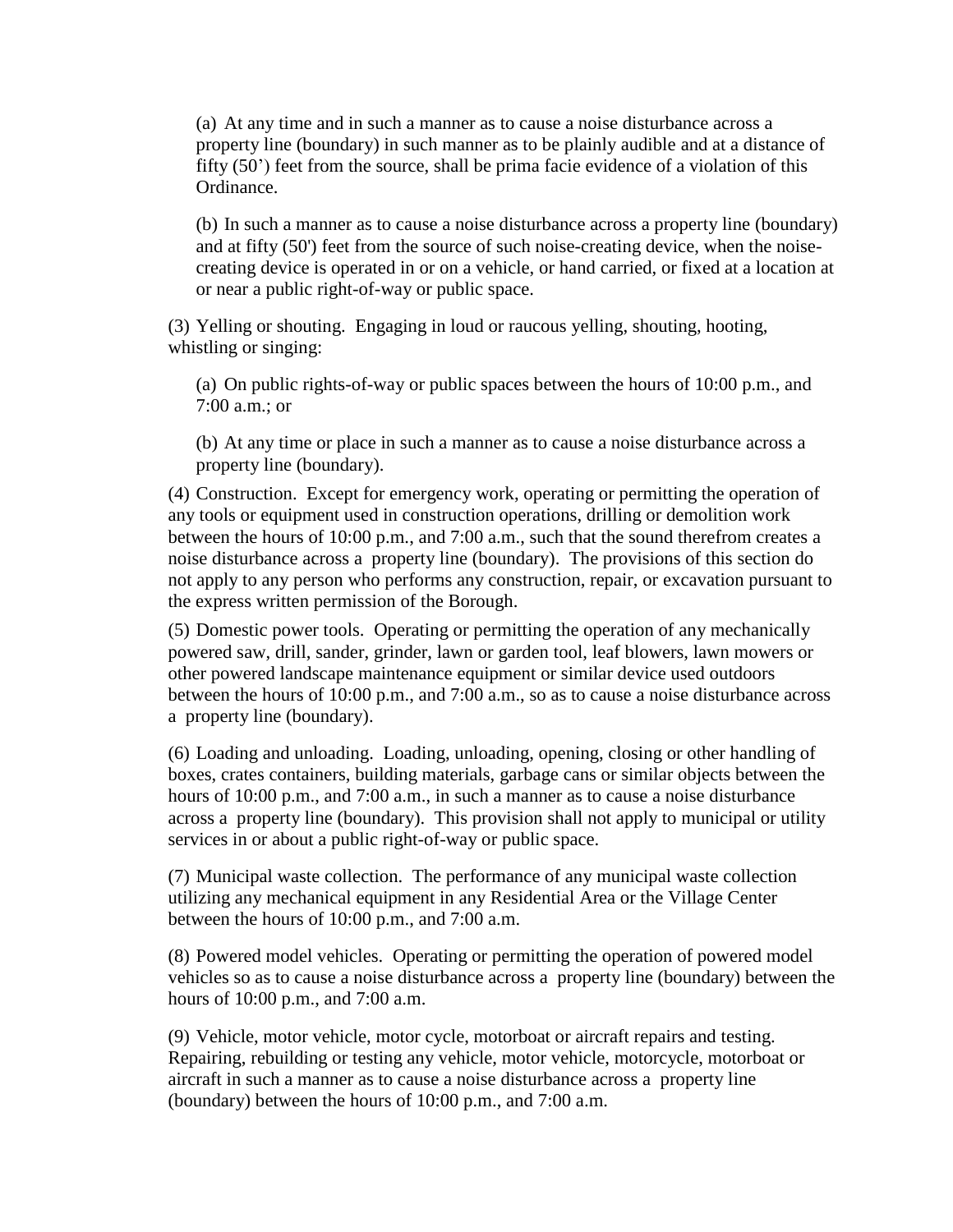C. Other prohibited acts.

Tampering. The use within the Borough of a motor vehicle or motorcycle, which has had a muffler or sound-dissipative device or element of design removed or rendered inoperative.

D. Specific prohibitions on public rights-of-way. Prohibition of certain noises upon public rights-of-way by the use of motor vehicles and noise-creating devices.

(1) Motor vehicles and motorcycles on public rights-of-way. No person shall operate or cause to be operated a public or private motor vehicle or motorcycle, or any equipment attached to such a vehicle, on a public right-of-way at any time in such a manner that the operation of the same violates the Vehicle Code. Consistent with Section 4523 of the Vehicle Code. All motor vehicles and motorcycles shall be equipped with a muffler or other effective noise suppressing system in good working order and in constant operation and no muffler or exhaust system shall be equipped with a cutout, bypass or similar device.

(2) Standing vehicles. No person shall operate or permit the operation of any vehicle or any auxiliary equipment attached to such vehicle for a period in excess of fifteen (15) minutes in any hour while the vehicle is parked, stopped or standing within one hundred fifty (150') feet of a residence, whether on public or private property, in such a manner as to cause a noise disturbance across a residential property line (boundary).

(a) This provision shall not apply to vehicles performing emergency services or to vehicles forced to remain stopped or standing because of traffic conditions.

(b) Notwithstanding the foregoing, diesel-powered vehicles with a gross weight of 10,001 pounds or more are subject to the restrictions contained in Act 124 of 2008, 35 P.S. §§ 4601-4610, the Diesel-Powered Motor Vehicle Idling Act.

(3) Engine brake retarders. No person shall use an engine brake retarder device in Glen Rock Borough.

(4) Squealing tires. No person shall cause or allow the tires of a motor vehicle, which the person is operating, to squeal except when necessary in order to avoid a collision with another person, vehicle or other property.

(5) Racing engine/rapid throttle advance. No person, while occupying any public rightof-way shall operate any noise-creating device in such a manner that the public's attention is drawn to the source of the noise. The prohibition of this section shall include racing the engine or rapid throttle advance and/or revving of an internal combustion engine resulting in increase of noise from the engine.

E. Prima facie violation. The noise from any of the aforesaid prohibited acts that is heard by the police shall be prima facie evidence of a noise disturbance.

#### SECTION 6 – EXEMPTIONS.

The provisions of this Part shall not apply to the following: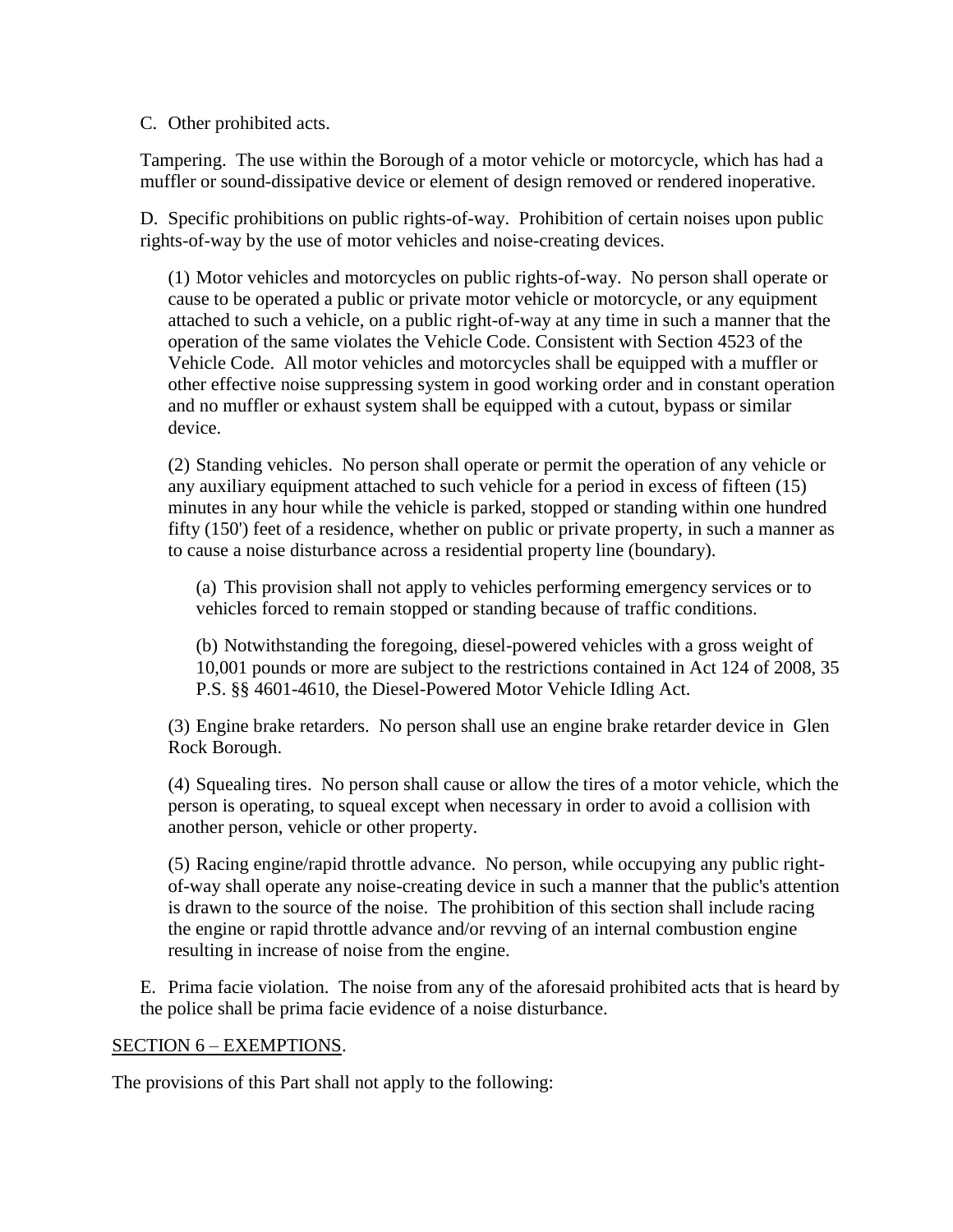A. Blasting. Sounds resulting from blasting activities that have been authorized by the Borough, which blasting may occur only between the hours of 7:00 a.m., and 5:00 p.m., Monday through Friday, unless specifically authorized otherwise.

B. Events. Events such as, but not limited to, concerts, block parties, carnivals, festivals, fireworks, or other performances or similar activities publicly or privately sponsored and presented in any public or private space outdoors, provided that such activities do not occur between the hours of 10:00 p.m., and 7:00 a.m., unless specific permission by the Borough has been obtained.

C. Emergency work. Sounds resulting from the performance of emergency work or by the ordinary and accepted use of emergency apparatus and equipment.

D. Municipal and utility services. Sounds resulting from the repair, maintenance or replacement of any municipal or utility installation in or about the public right-of-way or any public space.

E. Snow Removal. Sounds resulting from the use of snow plows, tractors or snow blowers used in connection with snow removal from private or public property.

F. School and public activities. Sounds resulting from organized school-related programs, activities, athletic and entertainment events or other public programs, activities or events that serve the public interest, provided such programs, activities or events do not occur between the hours of 10:00 p.m., and 7:00 a.m.

G. Warning devices. Sounds or sirens, alarms, public address system or other communication device or equipment made by warning devices operating continuously for no more than three (3) minutes, except that in the event of an emergency, the time limitation shall not apply. A warning device or siren used in connection with the operation of a police car, fire truck or apparatus, train, ambulance or any other emergency or other vehicle in the event of an emergency or as part of a warning. Such to include but not be limited to generators used during an emergency for law enforcement purposes. Whether such is for an actual emergency, practice or for drill purposes.

H. Bells and Chimes. Routine and customary ringing of bells and chimes in the performance of an institutional or commercial function in the Village Center and commercial/industrial zoned areas, whether such bells and chimes are through a recording or other amplified process.

I. Official duty. Any noise created by a governmental entity, official or employee in the performance of an official governmental duty or activity, whether such is for an actual emergency, practice or drill purposes.

J. Any sound created by the arrival or departure of a helicopter at a hospital or medical facility or during an emergency.

K. Any sound related to construction or repair activities, municipal waste collection or lawn care equipment which is not in violation of Section 4.B. of this Ordinance.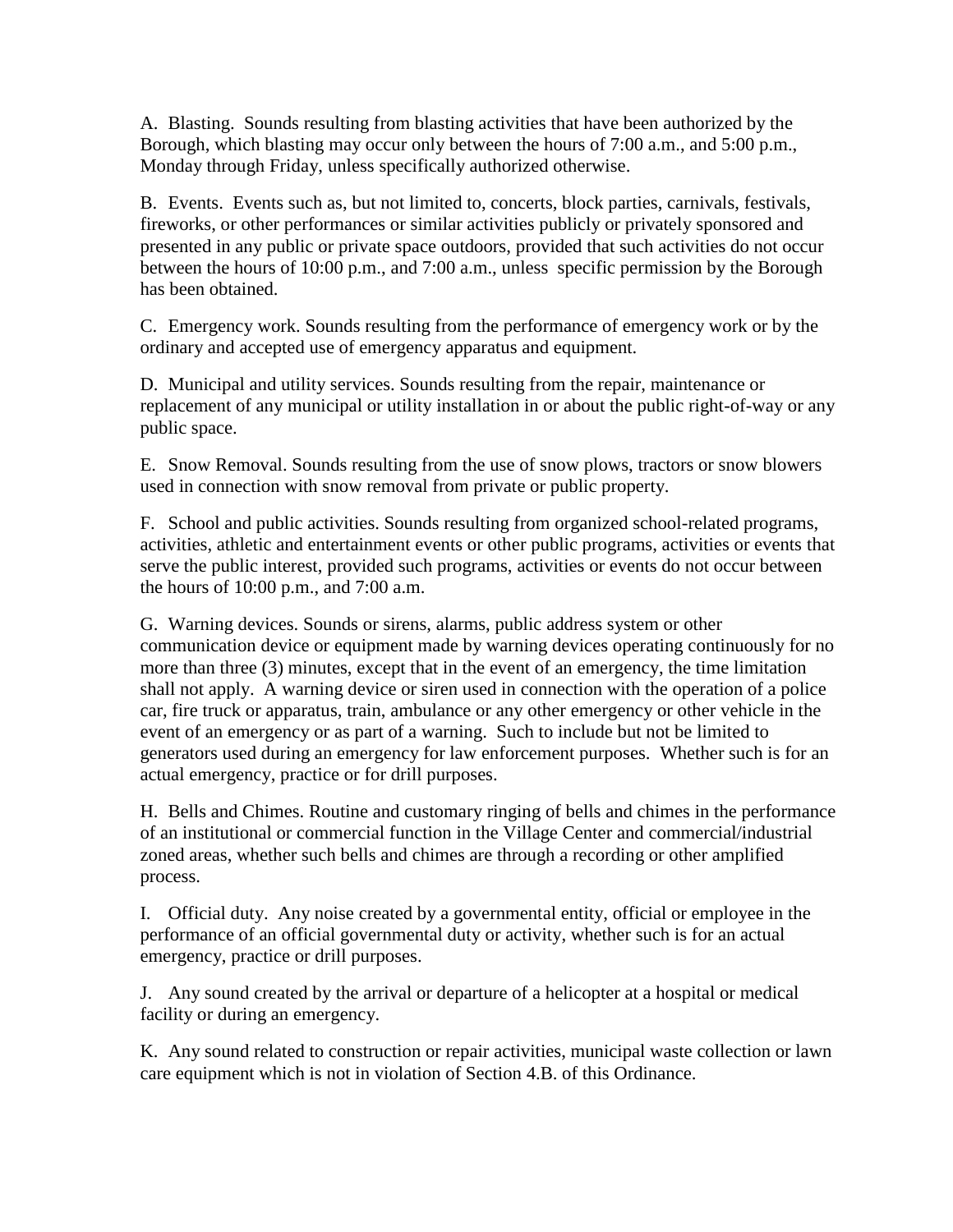L. A public amplification or address system used at an athletic or other public event including those held at public parks.

M. Glen Rock Borough Carol Singers. The annual customary, historic live public performance of the Glen Rock Borough Carol Singers, which shall be permitted in all zoning areas during the regular and customary times of such performances from December 24 through December 25 each year or other times as permitted by the Glen Rock Borough Council.

N. Authorized activity. Any noise for an event or activity for which approval is necessary and has been issued by the Borough, including expression or communication protected by the United States Constitution, may be obtained as long as any approval conditions relative to noise have not been violated. Such authorization shall be requested through Glen Rock Borough and shall be approved by Borough Council or other appointed representative of Glen Rock Borough.

# SECTION 7 – INTENT.

The provisions of this chapter are intended to supplement all other provisions of these Codified Ordinances and shall not be deemed to preempt or preclude application of any of the other provisions of the Codified Ordinances except existing conflicting provisions of this chapter, which are repealed by this chapter.

#### SECTION 8 – PENALTIES.

A. Whoever violates any provision of this Part shall, upon conviction thereof in a summary proceeding, be fined for a first offense not less than one hundred fifty (\$150.00) dollars and not more than one thousand (\$1,000.00) dollars; for a second offense not less than three hundred (\$300.00) dollars and not more than one thousand (\$1,000.00) dollars; for a third offense nor less than five hundred (\$500.00) dollars and not more than one thousand (\$1,000.00) dollars. Whoever violates any provision of this Part for a fourth or subsequent offense shall, upon conviction thereof in a summary proceeding, be fined one thousand (\$1,000.00) dollars. Each occurrence of a violation of any provision of this Part shall constitute a separate and distinct offense. However, for a violation of the Vehicle Code, upon conviction thereof in a summary proceeding, the fine shall be twenty-five (\$25.00) dollars.

B. In addition to the above penalties, the Borough may seek such equitable or other remedies as may otherwise be available which are deemed to supplement the other enforcement provisions including civil process to obtain a restraining order, preliminary or permanent injunction or any matter provided by the law for abatement of a nuisance.

#### SECTION 9 – SEVERABILITY.

If any provision of this Part or the application thereof to any person or circumstance is held invalid, such holding shall not affect the other provisions or applications of this Part which can be given effect without the invalid provision or application and, to this end, the provisions of this Part are declared severable.